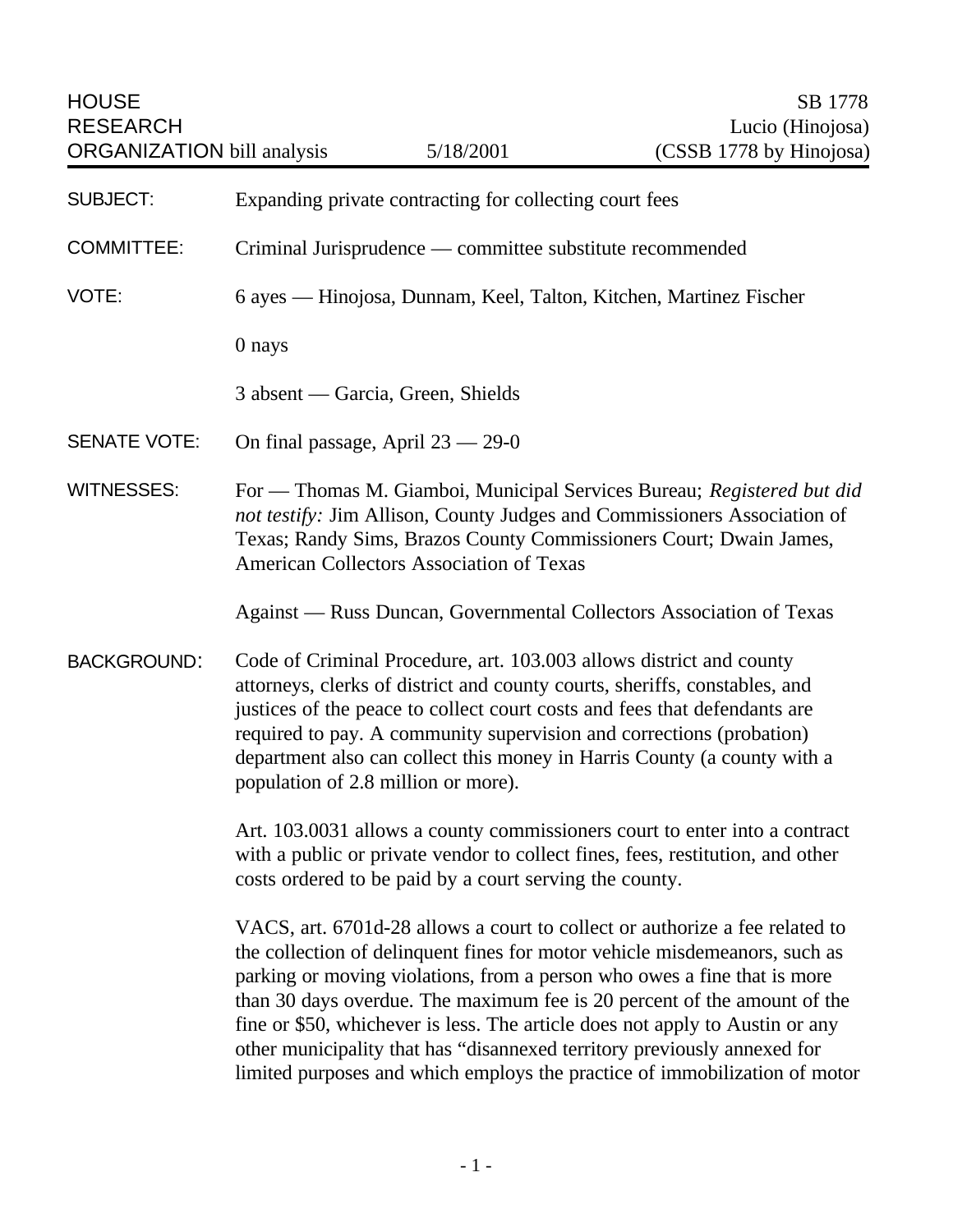## SB 1778 House Research Organization page 2

vehicles with a mechanical device unless all parking meters in the municipality accept any coins minted by the United States which have a value between five cents and 25 cents." The article does not prevent a court, municipality, or county from using any other lawful means to enforce a judgment.

DIGEST: CSSB 1778 would amend Code of Criminal Procedure, art. 103.003 to state that the article would not limit the authority of a commissioners court to contract with a private attorney or private vendor for the provision of collection services under art. 103.0031.

> The bill would amend art. 103.0031 to allow the commissioners court of a county or the governing body of a municipality to enter into a contract with a private attorney or a public or private vendor to collect debts and accounts receivable, such as fines, fees, restitution, and other debts or costs, other than forfeited bonds, ordered to be paid by a court serving the county or a court serving the municipality, as appropriate.

> The commissioners court or governing body that entered into the contract could authorize additional collection fees of 30 percent on top of each debt or account receivable that was more than 60 days past due and had been referred to an attorney or vendor for collection. The defendant would not be liable for the collection fee if the court of original jurisdiction determined the defendant was indigent, had insufficient resources or income, or was otherwise unable to pay all or part of the underlying fine or cost.

> If the private attorney or vendor collected an amount from the defendant that was less than the total amount owed, including collection costs, the amount of costs collected that otherwise would be sent to the comptroller and the amount that the county or municipality could retain would be reduced by an equal percentage in order to compensate the attorney or vendor fully, not to exceed the percentage agreed upon in the contract.

> CSSB 1778 would repeal VACS, art. 6701d-28, relating to the collection of delinquent fines or motor vehicle misdemeanors.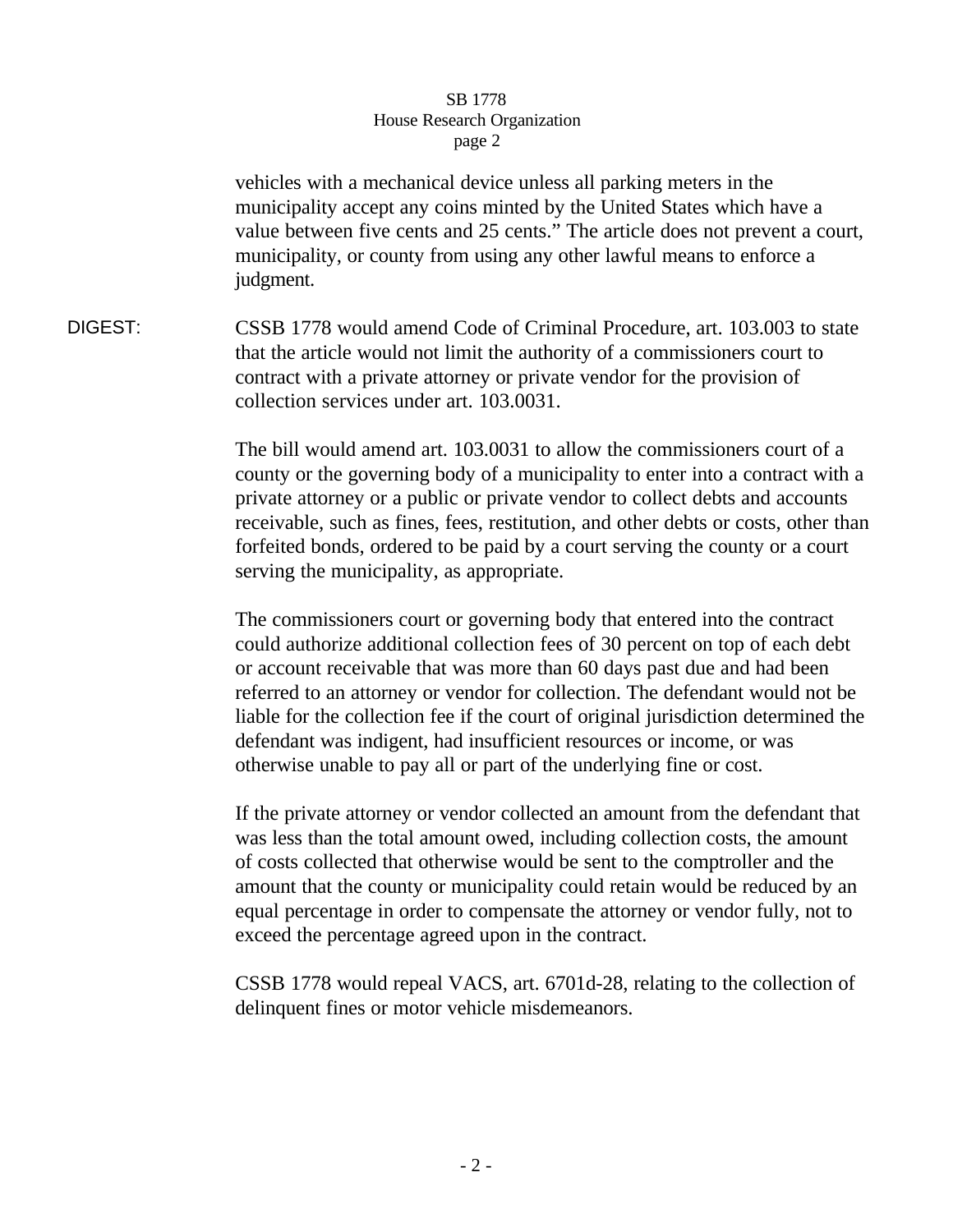## SB 1778 House Research Organization page 3

The bill would take immediate effect if finally passed by a two-thirds record vote of the membership of each house. Otherwise, it would take effect September 1, 2001.

SUPPORTERS SAY: CSSB 1778 would provide an incentive to counties to collect fines, fees, and court costs. Currently, when a county pursues collection of delinquent fines, it pays between 5 and 30 percent of the amount collected to a collection agency. After deducting the amount of the fine that goes to the state and to the collection agency, the county often is left with little money. This bill would require the defendant to pay the collection cost, which would mean that counties would not lose revenue and would have greater incentive to pursue collection.

> CSSB 1778 would be a boon to taxpayers. The current statewide collection rate for fines, fees, and court costs imposed on defendants is unacceptably low. When these costs go uncollected, both the state and local communities lose money, estimated to be in the tens of millions of dollars annually. Not only would taxpayers benefit from having more dollars collected from defendants, they no longer would have to subsidize efforts – via county collection costs – to make defendants pay up.

This bill would not impose unreasonable costs on defendants. They would not be subject to collection costs if they paid fines within 60 days of a due date or if a court found them unable to afford collection costs. In addition, a rate of 30 percent for collection services is reasonable. In other states with similar statutes, such as Mississippi, Kansas, and Florida, rates range from 33 to 40 percent. If the collection fee is set too low, private agencies will not be able to cover the cost of collecting payment and will not contract with local governments.

**OPPONENTS** SAY: This bill would exclude public, local government programs that collected delinquent fines from being able to charge defendants a collection fee. Although these programs typically charge only a 5 to 7 percent fee, this bill would undercut them and force them out of business. For example, if a defendant were delinquent in paying a \$100 fine, an in-house collection program would keep \$5 and give the county the remaining \$95. If this bill were enacted, a private agency could charge the defendant \$130, give the county \$100, and keep \$30. The county would have the incentive to contract